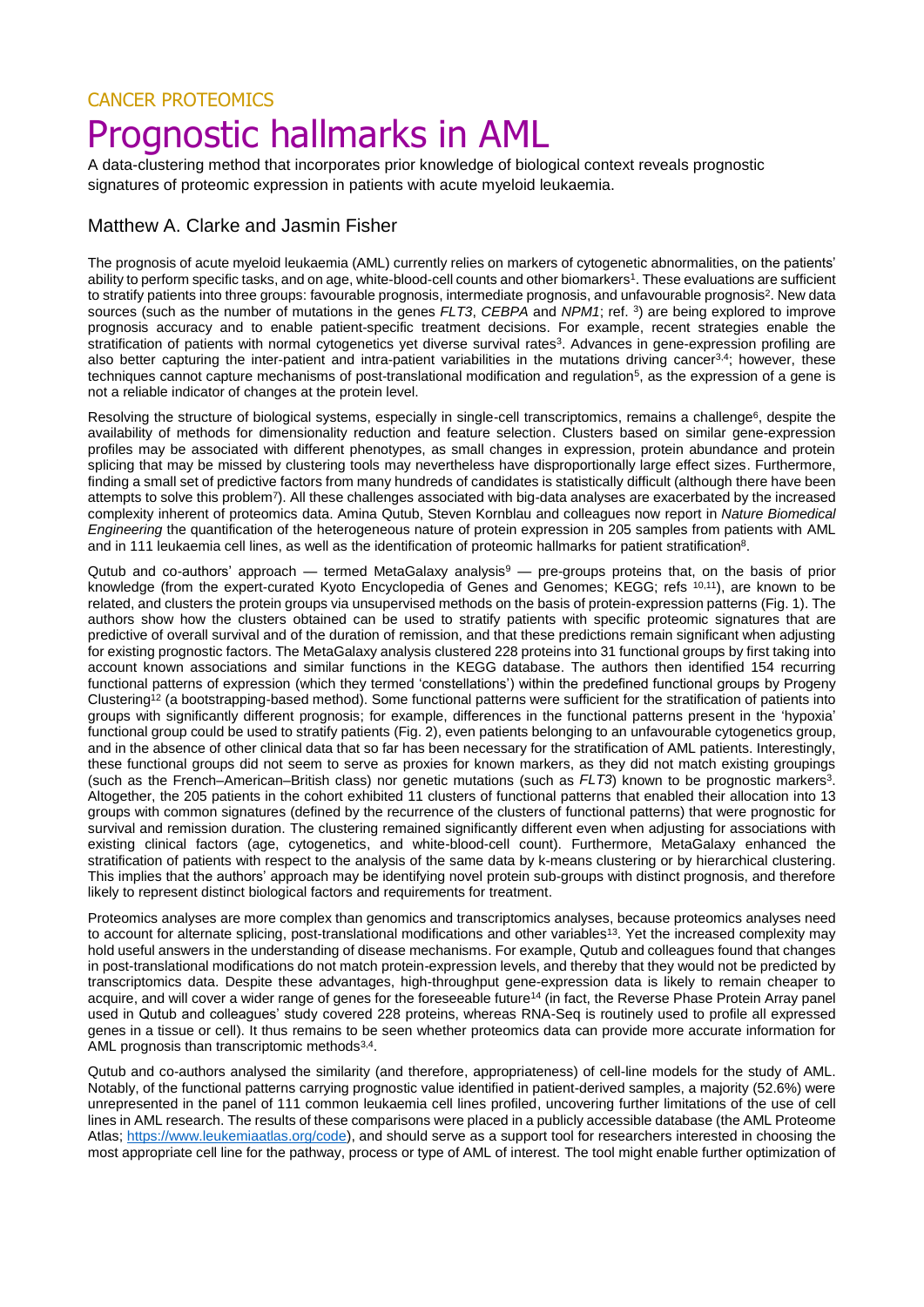the MetaGalaxy approach, for example via the use of alternative prior-knowledge sources to inform the selection of functional groups.

*Matthew A. Clarke<sup>1</sup> and Jasmin Fisher1,2\* <sup>1</sup>Department of Biochemistry, University of Cambridge, UK <sup>2</sup>UCL Cancer Institute, University College London, UK* \*e-mail: [jasmin.fisher@ucl.ac.uk](mailto:jasmin.fisher@ucl.ac.uk)

## References

- 1. Liersch, R., Müller-Tidow, C., Berdel, W. E. & Krug, U. *Br. J. Haematol.* **165**, 17–38 (2014).
- 2. Grimwade, D. *et al. Blood* **92**, 2322–2333 (1998).
- 3. Mrózek, K., Marcucci, G., Paschka, P., Whitman, S. P. & Bloomfield, C. D. *Blood* **109**, 431–448 (2007).
- 4. Bullinger, L. *et al. N. Engl. J. Med.* **350**, 1605–1616 (2004).
- 5. Guhaniyogi, J. & Brewer, G. *Gene* **265**, 11–23 (2001).
- 6. Ding, J., Condon, A. & Shah, S. P. *Nat. Commun.* **9**, (2018).
- 7. Fan, J. & Li, R. Statistical challenges with high dimensionality: feature selection in knowledge discovery. in *Proceedings of the International Congress of Mathematicians Madrid, August 22–30, 2006* 595–622 (European Mathematical Society Publishing House, 2006). doi:10.4171/022-3/31
- 8. Hu, C. W. *et al. Nat. Biomed. Eng.* **3**, XXX–YYY (2019).
- 9. Hoff, F. W. *et al. Proteomics Clin. Appl.* **13**, e1800133 (2019).
- 10. Kanehisa, M., Sato, Y., Furumichi, M., Morishima, K. & Tanabe, M. *Nucleic Acids Res.* **47**, D590–D595 (2019).
- 11. Kanehisa, M. & Goto, S. *Nucleic Acids Res.* **28**, 27–30 (2000).
- 12. Hu, C. W., Kornblau, S. M., Slater, J. H. & Qutub, A. A. *Sci. Rep.* **5**, 1–12 (2015).
- 13. Manzoni, C. *et al. Brief. Bioinform.* **19**, 286–302 (2018).
- 14. Hegde, P. S., White, I. R. & Debouck, C. *Curr. Opin. Biotechnol.* **14**, 647–651 (2003).



**Fig. 1 | Overview of the MetaGalaxy analysis.** Proteins are first gathered into functional groups based on known associations and similar functions according the KEGG database<sup>10,11</sup>. Functional patterns of expression within the groups are identified by k-means clustering and by Progeny Clustering<sup>12</sup> (two types of unsupervised clustering algorithms). Recurring groups of functional patterns ('constellations') are identified in patients using the same combination of k-means clustering and Progeny Clustering. Figure reproduced from ref. <sup>8</sup>.